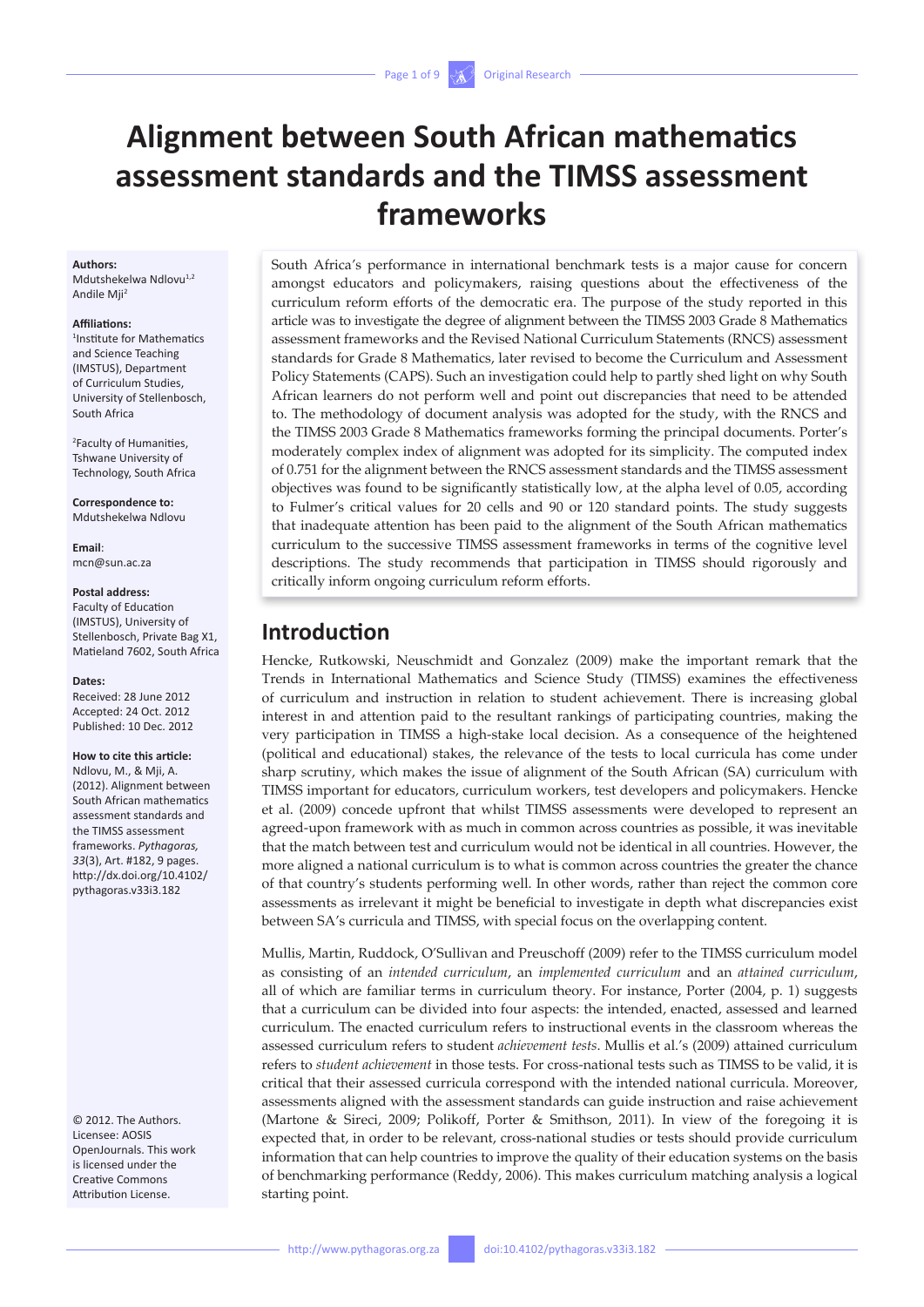In bemoaning the absence of extensive use of alignment research in the classroom, Martone and Sireci (2009) point out lost opportunities to help policymakers, assessment developers and educators to make refinements so curriculum, assessment and instruction support each other in achieving what is expected of students. In an attempt to bridge this gap the aim of the study was to analyse the alignment between SA's Grade 8 Mathematics curriculum and TIMSS by means of the Porter (2002) procedure. To achieve this goal the remainder of this article gives the theoretical background to alignment studies in general and shows why the Porter index was chosen. Thereafter we spell out the research questions guiding the study and outline the procedure for determining the index before presenting and discussing the results. The article concludes with summary observations and recommendations.

# **Theoretical framework of alignment studies**

### **Definition of alignment and scope of alignment studies**

For purposes of comparing the Grade 8 Revised National Curriculum Statements (RNCS) for Mathematics and the TIMSS assessment we analyse measures of curricula and assessment alignment based on research that has developed methods for judging the extent and nature of alignment (e.g. Porter, 2002; Porter & Smithson, 2001; Webb, 2005). Alignment can be defined as the degree of agreement, match or measure of consistency between curriculum content (content standards) for a specific subject area and the assessment(s) used to measure student achievement of these standards (Bhola, Impara & Buckendahl, 2003; Näsström, 2008; Näsström & Henricksson, 2008). A major feature of alignment studies is the development of common languages of topics and categories of cognitive demand for describing content in different subject areas such mathematics, reading and science (Berends, Stein & Smithson, 2009, p. 4). The underlying logic is that if standards specify what and how well students should be learning and tests measure what they know and can do, then the two ought to be synchronised (Herman & Webb, 2007, p. 1). In other words, the language of the assessment items must match the language of the outcomes stated in the RNCS or its successor, Curriculum and Assessment Policy Statements (CAPS) (Department of Basic Education, 2011a). Similarly, the content and cognitive domain language of the CAPS should match that of the TIMSS assessment frameworks as closely as possible. Alignment, thus, has both content and consequential validity in terms of the knowledge and skills prescribed and tested (Bhola et al., 2003, p. 21) Although the alignment between standards and assessment has been most commonly studied (e.g. Bhola et al., 2003; Herman & Webb, 2007), the alignments between standards and instruction as well as between instruction and assessment have also been studied (e.g. Porter, 2002). In curriculum theory and practice, standards have lately come to refer to 'descriptions of what students are expected to know and be able to do' (Näsström, 2008, p. 16), which makes them synonymous with the intended relationship between educational objectives and subject matter content. In SA, the

term 'outcomes' has been used widely to frame statements about both subject matter content and anticipated learning behaviours.

#### **Porter's model for evaluating alignment**

From the three commonly used primary models of evaluating alignment, that is Webb's (1997, 2005) Depth of Knowledge Procedure, Rothman, Slattery, Vranek, and Resnick's (2002) Achieve Procedure model and Porter's (2002) Surveys of Enacted Curriculum index, we opted for the last one. Unlike the other two approaches, the Surveys of Enacted Curriculum index does not rely on direct comparison of assessments or assessment items with objectives or standards. Instead, content analysts first code the standards and assessments onto a common framework, a content taxonomy, developed by subject matter experts. The taxonomy defines content in terms of two variables: topics or sub-topics and levels of cognitive demand. The two variables compare favourably with Webb's Categorical Concurrence and Performance Centrality. Analysts place assessment items and objectives from standards documents into the taxonomy and the documents are then represented as matrices of proportions, where the proportion in each cell (topic and cognitive demand) indicates the proportion of total content in the document that emphasises that particular combination of topic and cognitive demand. The matrices for standards and assessments are then compared, cell by cell, and an alignment index is calculated. We believe that the Porter procedure achieves in two dimensions what the Webb and Achieve procedures do in four measures. More importantly, the Porter alignment model 'can be applied to analyse the match between any two of curriculum, instruction and assessment' (Liu et al., 2009, p. 795). It was therefore appropriate for our purpose since we wanted to compare two curriculum documents: the TIMSS frameworks and RNCS.

The calculated Porter alignment index ranges from 0 to 1 with 0.5 as its centre since it uses absolute differences, a characteristic that has to be taken into account when interpreting the computed values. Fulmer (2011) has recently provided critical values for the strength of the Porter index of alignment based on the number of cells and number of standard points used. Furthermore, the Porter procedure agrees with Bloom's Taxonomy of educational objectives which has also been used by TIMSS and the RNCS.

# **Purpose of the study**

The purpose of this study was to determine the degree of alignment between the Grade 8 RNCS for Mathematics and the 2003 TIMSS assessment frameworks by means of the Porter index. TIMSS regularly assesses learners at the Grade 4 and 8 levels and SA has previously participated (in 1995, 1999, 2003 and 2011). The Grade 12 level has not been consistently assessed. We chose the Grade 8 curriculum because it is a transitional grade between primary and secondary phases. The 2003 results were the latest available of South Africa's participation in TIMSS because the 2011 results were still pending at the time of this article. The following research questions guided the study: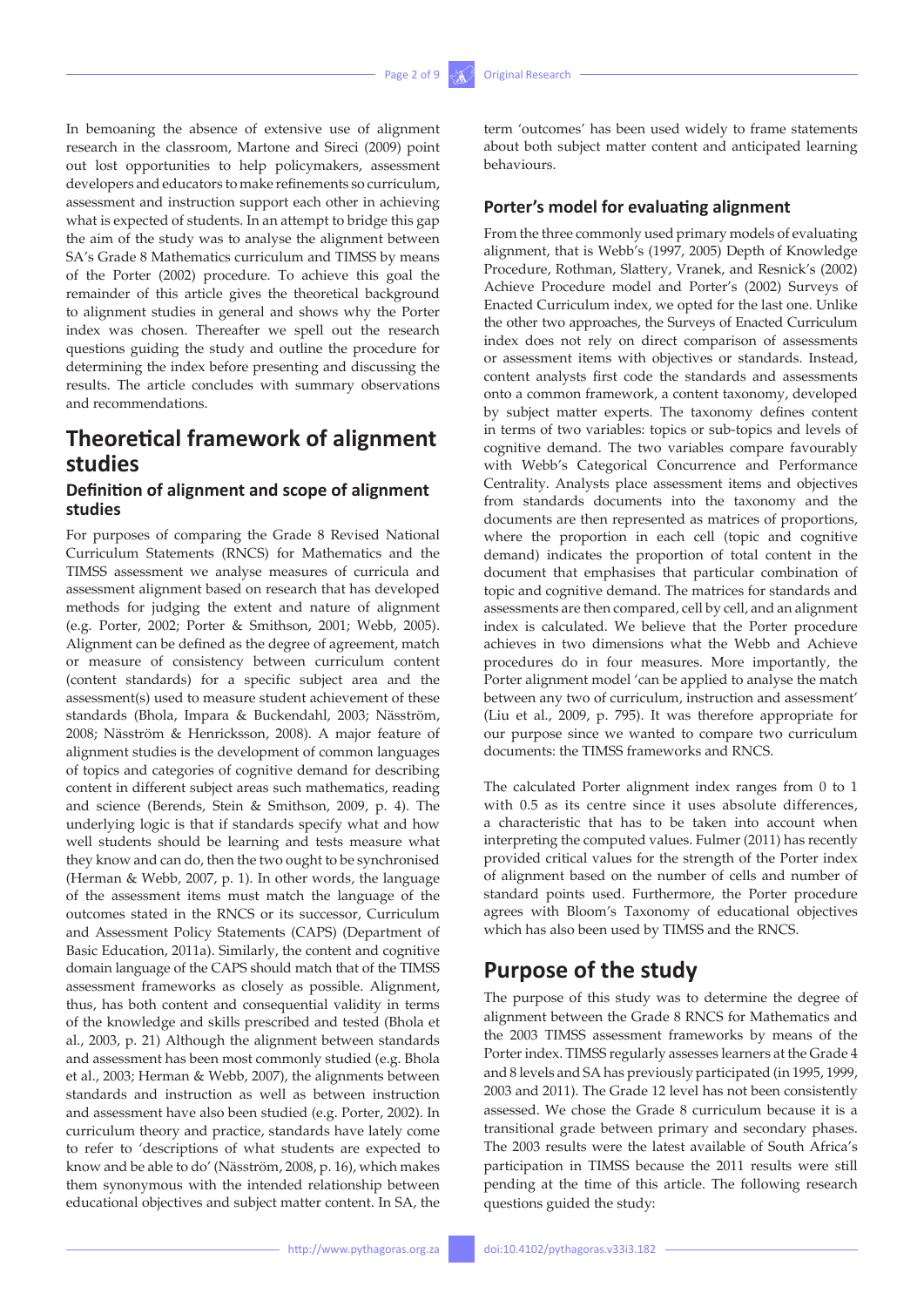- What is the structure of the content and cognitive domain matrices for the components of the 2003 TIMSS Grade 8 Mathematics assessment frameworks?
- What is the structure of the content and cognitive domain matrix for the RNCS Grade 8 Mathematics assessment standards?
- What are the computed Porter indices of alignment within and between the components of the 2003 TIMSS assessment frameworks and the RNCS assessment standards for Grade 8 Mathematics?
- What is the structure of discrepancies in emphasis between the RNCS assessment standards and the 2003 TIMSS assessment objectives?
- • How do the discrepancies assessment objectives compare with SA's performance in TIMSS 2003?

To help answer these questions we adopted the document analysis methodology in this study.

# **Methodology**

#### **The document analysis methodology**

The methodology of document analysis was adopted for this study as it entails systematic and critical examination rather than mere description of instructional or curriculum documents (Center for Teaching and Learning, 2007). Document analysis is also referred to as qualitative content analysis (Daymon & Holloway, 2011), an analytical method used in qualitative research to gain an understanding of trends and patterns that emerge from data. The aim of qualitative document analysis is to discover new or emergent patterns, including overlooked categories (Daymon & Holloway, 2011, p. 321). Statistical reports within a qualitative study should reveal ways in which the data and statistics have been organised and presented to convey the key messages and meanings intended. The qualitative document analysis in this study is organised and presented statistically by means of the Porter alignment procedure to convey messages and meanings about the strength of the alignment between the TIMSS (2003) mathematics assessment frameworks and the RNCS for Grade 8 Mathematics.

For the empirical work the first author worked with two experienced mathematics in-service facilitators for the Senior Phase and the Further Education and Training phase. The Grade 8 RNCS Mathematics assessment standards were compared with the TIMSS assessment objectives and a common template consisting of 110 standard points or fragments as follows: Number: 32 (8 whole number points, 5 integer points, 10 fractions and decimals points, 2 irrational number and financial mathematics points, and 7 ratio, proportion and percentage points); Algebra: 26 (3 patterns, 7 algebraic expressions, 7 equations and formulas, 9 relationships/functions); Measurement: 16 (3 attributes and units, 13 tools, techniques and formulae); Geometry: 18 (3 lines and angles, 6 two-dimensional and three-dimensional shapes, 3 congruence and similarity, 4 location and spatial relationships, 3 symmetry and transformations); and Data: 17 (4 data collection and organisation, 4 data representation, 5 data interpretation, 4 uncertainty and probability). In the common template, 88% of the RNCS assessment standards were covered whilst 89% of the TIMSS assessment objectives were covered. The facilitators were introduced to the mathematics cognitive domain categories used in TIMSS 2003 (Mullis et al., 2003, pp. 27−33) and asked to code the cognitive domain levels elicited by each standard point in the template according to the verbs used (see Table 1). Following the level descriptors, the two facilitators independently coded the standards and the author allocated marks according to their coding, totalling 1 score point per standard point. Table 1 shows the content and cognitive domain categories, the weightings and the verbs or descriptors that characterise the cognitive levels.

Table 2 shows an example of five selected RNCS standard points coded following Airasian and Miranda's (2002, pp. 251−253) procedure of coding objectives according to the Revised Bloom's Taxonomy of educational objectives.

Assessment standard point 1.1, for example, uses three verbs, the first of which is in the 'knowing' category and the other

| <b>TABLE 1:</b> Content and cognitive domains for mathematics used in TIMSS 2003. |
|-----------------------------------------------------------------------------------|
|-----------------------------------------------------------------------------------|

| <b>TIMSS 2003 content domains</b>                  | TIMSS 2003 cognitive domain levels                                                                                                                                                   |
|----------------------------------------------------|--------------------------------------------------------------------------------------------------------------------------------------------------------------------------------------|
| Number (30%)<br>Algebra (25%)<br>Measurement (15%) | Knowing facts and procedures (15%)<br>(recall, recognise/identify, compute, use tools)                                                                                               |
| Geometry (15%)<br>Data (15%)†                      | Using concepts $(20\%)$<br>(know, classify, represent, formulate,<br>distinguish)                                                                                                    |
|                                                    | Solving routine problems (40%)†<br>(select, model, interpret, apply, verify/check);                                                                                                  |
|                                                    | Reasoning (25%)<br>(hypothesise/conjecture/predict, analyse,<br>evaluate, generalise, connect, synthesise/<br>integrate, solve non-routine problems, justify/<br>prove) <sup>†</sup> |

†, See Martin, M.O., Mullis, I.V., & Chrostowski, S.J. (2004). *TIMSS 2003 technical report.* Chestnut Hill, MA: International Association for the Evaluation of Educational Achievement. Available from [http://timss.bc.edu/PDF/t03\\_download/T03TECHRPT.pdf](http://timss.bc.edu/PDF/t03_download/T03TECHRPT.pdf) ‡, See Mullis, I.V., Martin, M.O., Ruddock, G.J.,O'Sullivan, C.Y., & Preuschoff, C. (2009). *TIMSS*<br>2011 assessment frameworks. Chestnut Hill, MA: International Association for the Evaluation<br>of Educational Achievement [downloads/TIMSS2011\\_Frameworks.pdf](http://timssandpirls.bc.edu/timss2011/downloads/TIMSS2011_Frameworks.pdf) for more detailed examples of these verbs.

**TABLE 2:** Coding of the RNCS assessment standards according to TIMSS 2003 cognitive levels.

| <b>Standard point</b><br>examples | Sample common template standard points:<br>The student                                  | Knowing facts and<br>procedures | Using concepts | Solving routine<br>problems | Reasoning | Score points         |
|-----------------------------------|-----------------------------------------------------------------------------------------|---------------------------------|----------------|-----------------------------|-----------|----------------------|
| 1.1                               | Recognises, classifies, and represents to<br>describe and compare integers              | X                               | <b>XX</b>      |                             |           | $3 \times 0.333 = 1$ |
| 1.2                               | Recognises, classifies, and represents to<br>describe and compare decimal fractions     |                                 | XX             |                             |           | $3 \times 0.333 = 1$ |
| 2.1                               | Solves problems that involve ratio                                                      |                                 |                | X                           |           |                      |
| 3.1                               | Designs and uses questionnaires with a<br>variety of possible responses to collect data |                                 |                | X                           |           | $2 \times 0.5 = 1$   |
| 4.1                               | Investigates and extends numeric and<br>geometric patterns, relationships or rules      |                                 |                |                             | X         |                      |
| Score points                      |                                                                                         | 0.667                           | 1.833          | 1.5                         |           |                      |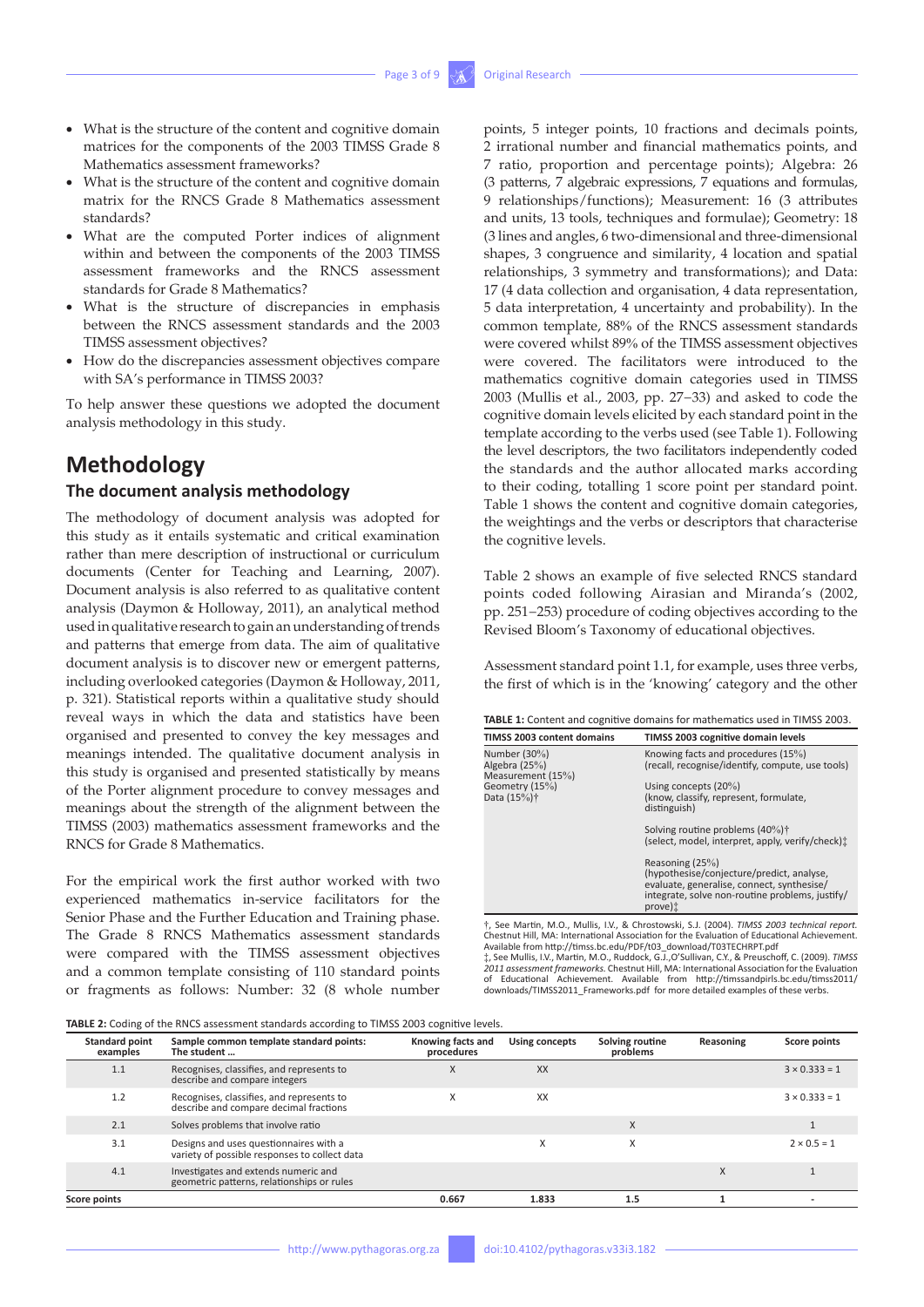two are both in the 'using concepts' category. Standard point 1.2 uses the same three verbs but for a different content sub-topic (fractions instead of integers); standard point 2.1 solves problems and standard point 4.1 investigates and extends at the reasoning level. Reliability was assured by the independent coding of the experts who were given copies of the relevant pages for the classification of TIMSS assessment objectives as they appear in Mullis et al. (2003, pp. 27−33) and implored to adhere to these as closely as possible. (The interrater kappa reliability index could not be computed because it applies to items falling in mutually exclusive categories.)

#### **Computation of the Porter index**

As already noted, the Porter procedure analyses the extent of alignment between two matrices or matrices of frequencies (Fulmer, 2011, p. 384). It produces a single alignment index, ranging from 0 to 1 to indicate how closely the distribution of points in the first matrix (of standards) aligns with the second matrix (of assessment). The alignment index *P* is arrived at in four steps as shown in Figure 1:

- 1. Create matrices of frequencies for the two documents being compared and label these as *X* and *Y.*
- 2. For each cell in matrices *X* and *Y*, compute the ratio of points in the cell with the *total* number of points in the respective matrix. Label the matrices of ratios as *x* and *y.*
- 3. For every row *j* and column *k* in matrices *X* and *Y* (the matrices of ratios), calculate the absolute value of the discrepancy between the ratios in cells  $x_{ik}$  and  $y_{ik}$ .
- 4. Compute the alignment index using the formula *K J*

 $P=1-\frac{k-1}{2}$ , where *J* is the number of rows, *K* is  $a_{ik}$  –  $b$  $= 1 - \frac{\sum_{k=1}^{k} \frac{\sum_{j} |a_{jk}|}{j} b_{jk}}{2}$ −  $\sum_{k=1}$   $\sum_{j}$  $1-\frac{1}{2}$ 1

the number of columns in each of matrices *X* and *Y*, and  $x_k$ and  $y_{ik}$  are ratios of points in the cells at row *j* and column *k* for each of ratio matrices *x* and *y* respectively.

### **Critical values for the strength of the alignment index**

A greater number of cells in the matrices will yield a range of likely values that is lower than for matrices with fewer cells. Hence the total number of cells in the *A* and *B* matrices can have an effect on the significance of the alignment index. When we also consider that the centre of the distribution of indices is not zero, as noted earlier, we need to assess how far an observed alignment index is from 0.5. Fulmer (2011) generated a matrix of means and critical values for alignment indices with results also demonstrating the expected (mean) distribution of pattern of alignment indices (see sample entries in Table 3).

In addition to matrix-size dependence, the alignment index also depends on the number of curriculum or standards statements or test items being coded. If the total number of cells in the matrix is  $N (= J \times K)$  then for matrices *A* and *B*,  $J = 2$  and  $K = 2$  yields  $N = 4$ . In this study we used Fulmer's (2011) estimates of the critical



**FIGURE 1**: Porter alignment index example calculation for 2  $\times$  2 matrices.

**TABLE 3**: Sample mean alignment indices by number of cells and standard points.

| Cells | <b>Standards points</b> |        |        |        |  |
|-------|-------------------------|--------|--------|--------|--|
|       | 30                      | 60     | 90     | 120    |  |
| 10    | 0.9464                  | 0.9782 | 0.9875 | 0.9916 |  |
| 20    | 0.8674                  | 0.9428 | 0.9635 | 0.9737 |  |
| 30    | 0.8054                  | 0.8974 | 0.9291 | 0.9438 |  |
| 50    | 0.6587                  | 0.7958 | 0.8384 | 0.8553 |  |
| 70    | 0.5451                  | 0.7039 | 0.7478 | 0.7600 |  |
| 90    | 0.4614                  | 0.6258 | 0.6633 | 0.6716 |  |
| 100   | 0.4309                  | 0.5908 | 0.6276 | 0.6337 |  |

*Source*: Adapted from Fulmer, G.W. (2011). Estimating critical values for strength of alignment among curriculum, assessments and instruction. *Journal of Educational and Behavioural Statistics, 36*(3), 381−402.<http://dx.doi.org/10.3102/1076998610381397>

values as determined by the number of cells and standard points. Table 4 shows sample reference (or critical) value estimates from the corresponding number of cells and standards points.

From results presented by Porter (2002), for instance, the alignment between the standards of four US states (and the NCTM) and their own assessments ranged from 0.30 to 0.47 for 30 standards points. Six content areas and five cognitive levels were used, which meant 30 squares made up matrices *A* and *B*. Table 4 gives a critical value of 0.7372 for the lower quantile (  $\frac{0.05}{2}$  = 0.025) if a two-tailed test is used at the alpha level of 0.05 (i.e. lower than might be expected by chance). Therefore one can conclude that alignment amongst assessment and standards was very low. Liu et al. (2009) used a coding structure with five content categories and six cognitive levels (hence 30 squares again) to compare the alignment of physics curriculum and assessments for China, Singapore and New York state, China and Singapore had alignments of 0.67, which were significantly lower than the mean  $\left(\frac{0.7372 + 0.8667}{2}\right)$  = 0.80195) at the 0.05 level (below the critical value of 0.7372); New York's alignment index of 0.80 was equivalent to the mean.  $\frac{0.05}{2} = 0.025$  $\frac{0.7372 + 0.8667}{2} = 0.80195$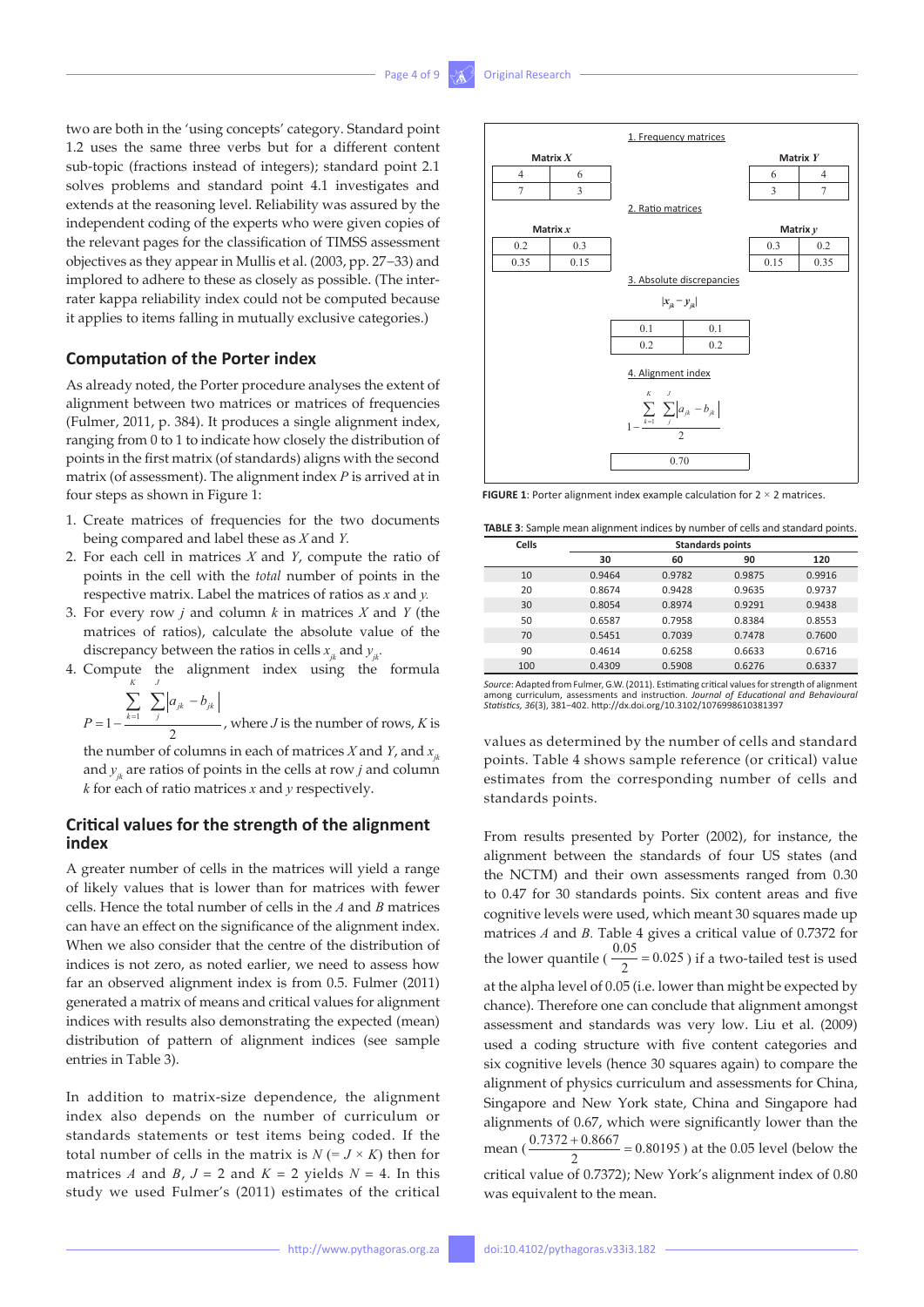**TABLE 4**: Sample reference values for indices of alignment by number of cells and standard points.

| Cells |        |        |        | Quantiles for 30 standards points  |        |        |  |  |
|-------|--------|--------|--------|------------------------------------|--------|--------|--|--|
|       | 0.025  | 0.050  | 0.100  | 0.900                              | 0.950  | 0.975  |  |  |
| 10    | 0.9167 | 0.9250 | 0.9250 | 0.9667                             | 0.9667 | 0.9750 |  |  |
| 30    | 0.7372 | 0.7500 | 0.7643 | 0.8500                             | 0.8565 | 0.8667 |  |  |
| 60    | 0.5211 | 0.5342 | 0.5479 | 0.6438                             | 0.6571 | 0.6667 |  |  |
| 90    | 0.3684 | 0.3836 | 0.4026 | 0.5176                             | 0.5316 | 0.5429 |  |  |
|       |        |        |        | Quantiles for 60 standards points  |        |        |  |  |
| 20    | 0.9100 | 0.9200 | 0.9288 | 0.9583                             | 0.9610 | 0.9625 |  |  |
| 50    | 0.7225 | 0.7412 | 0.7577 | 0.8313                             | 0.8394 | 0.8455 |  |  |
| 70    | 0.6137 | 0.6333 | 0.6521 | 0.7548                             | 0.7657 | 0.7758 |  |  |
| 100   | 0.4833 | 0.5021 | 0.5230 | 0.6549                             | 0.6722 | 0.6859 |  |  |
|       |        |        |        | Quantiles for 90 standards points  |        |        |  |  |
| 10    | 0.9811 | 0.9822 | 0.9833 | 0.9911                             | 0.9922 | 0.9933 |  |  |
| 20    | 0.9302 | 0.9404 | 0.9535 | 0.9727                             | 0.9747 | 0.9758 |  |  |
| 50    | 0.7537 | 0.7696 | 0.7894 | 0.8786                             | 0.8869 | 0.8931 |  |  |
| 90    | 0.5556 | 0.5773 | 0.5889 | 0.7273                             | 0.7421 | 0.7556 |  |  |
|       |        |        |        | Quantiles for 120 standards points |        |        |  |  |
| 20    | 0.9333 | 0.9417 | 0.9620 | 0.9821                             | 0.9833 | 0.9845 |  |  |
| 60    | 0.7083 | 0.7250 | 0.7495 | 0.8616                             | 0.8720 | 0.8801 |  |  |
| 90    | 0.5667 | 0.5833 | 0.6000 | 0.7391                             | 0.7551 | 0.7312 |  |  |
| 114   | 0.4833 | 0.5000 | 0.5167 | 0.6500                             | 0.6728 | 0.6877 |  |  |

*Source*: Adapted from Fulmer, G.W. (2011). Estimating critical values for strength of alignment among curriculum, assessments and instruction. *Journal of Educational and Behavioural Statistics, 36*(3), 381−402. <http://dx.doi.org/10.3102/1076998610381397>

# **Results and discussion**

### **The structure of the content and cognitive domain matrices for the components of the 2003 Grade 8 TIMSS Mathematics assessment frameworks**

Three matrices were derived in respect of the three components of the TIMSS assessment frameworks: the TIMSS 2003 assessment objectives, the TIMSS 2003 target percentages and the released TIMSS 2003 test items. The content and cognitive domain matrix for the TIMSS 2003 assessment objectives was derived from the list of objectives given in the TIMSS assessment frameworks document (Mullis et al., 2003, pp. 27−33). Table 5 shows the results of the coding of the 98 (fine-grained) TIMSS objectives. The numerical values form the required matrix. The 98 fine-grained objectives were accorded equal weight guided by the estimated time to be devoted to each of them. Of the 110 fine-grained standard points (assessment objectives or standards) in the template, 12 were not amongst the TIMSS assessment objectives.

The content and cognitive domain matrix for the TIMSS 2003 target percentages (Table 6) was computed by extrapolation from Exhibit 2 (Mullis et al., 2003, p. 9) showing the target percentages of TIMSS 2003 mathematics assessment time devoted to content and cognitive domain for the Grade 8 level. Time devoted was assumed to be equivalent to the importance attached to the respective categories in the frameworks as underpinned by the respective objectives.

The content and cognitive domain matrix (Table 7) for the released TIMSS 2003 test items was derived from tallying the coding of all the released TIMSS 2003 test items. The assumption was that the items were accurately coded and accurately reported on. In the coding process multiple-choice items were allocated one score point each whilst constructed response items were allocated marks, depending on the amount of work to be done, so that at least one third of the assessment came from constructed response items (Martin,

**TABLE 5:** Results of coding the TIMSS 2003 assessment objectives by content and cognitive domain.

| Content domain | <b>Knowing facts</b><br>and procedures | Using<br>concepts | Routine<br>problem solving | Reasoning |
|----------------|----------------------------------------|-------------------|----------------------------|-----------|
| Number         | 0.141                                  | 0.073             | 0.068                      | 0.000     |
| Algebra        | 0.096                                  | 0.044             | 0.081                      | 0.018     |
| Measurement    | 0.016                                  | 0.000             | 0.141                      | 0.000     |
| Geometry       | 0.117                                  | 0.044             | 0.013                      | 0.008     |
| Data           | 0.019                                  | 0.055             | 0.043                      | 0.040     |

| <b>TABLE 6:</b> Derived target percentages of TIMSS 2003 mathematics assessment |  |
|---------------------------------------------------------------------------------|--|
| devoted to content and cognitive domain by grade level.                         |  |

| Content domain | <b>Knowing facts</b><br>and procedures | Using<br>concepts | Routine<br>problem solving | Reasoning |
|----------------|----------------------------------------|-------------------|----------------------------|-----------|
| Number         | 0.045                                  | 0.060             | 0.120                      | 0.075     |
| Algebra        | 0.075                                  | 0.050             | 0.100                      | 0.063     |
| Measurement    | 0.023                                  | 0.030             | 0.060                      | 0.038     |
| Geometry       | 0.023                                  | 0.030             | 0.060                      | 0.038     |
| Data           | 0.023                                  | 0.030             | 0.060                      | 0.038     |

| <b>TABLE 7:</b> TIMSS 2003 Grade 8 Mathematics content and cognitive domain matrix |
|------------------------------------------------------------------------------------|
| for test items.                                                                    |

| Content domain | <b>Knowing facts</b><br>and procedures | Using<br>concepts | Routine<br>problem solving | Reasoning |
|----------------|----------------------------------------|-------------------|----------------------------|-----------|
| Number         | 0.070                                  | 0.051             | 0.125                      | 0.032     |
| Algebra        | 0.060                                  | 0.056             | 0.047                      | 0.084     |
| Measurement    | 0.042                                  | 0.009             | 0.070                      | 0.037     |
| Geometry       | 0.032                                  | 0.037             | 0.047                      | 0.042     |
| Data           | 0.005                                  | 0.028             | 0.065                      | 0.060     |

Mullis & Chrostowski, 2004, p. 35). The results of the tallying (Table 7) agreed with Exhibit 2.24 in Martin et al. (2004, p. 60) and were converted to proportions.

### **The structure of the content and cognitive domain matrix for the Grade 8 RNCS for Mathematics**

Table 8 shows the content and cognitive domain matrix obtained for SA's Grade 8 Mathematics curriculum. All of the 98 RNCS assessment standards whose content was covered by TIMSS were coded. The resultant score points were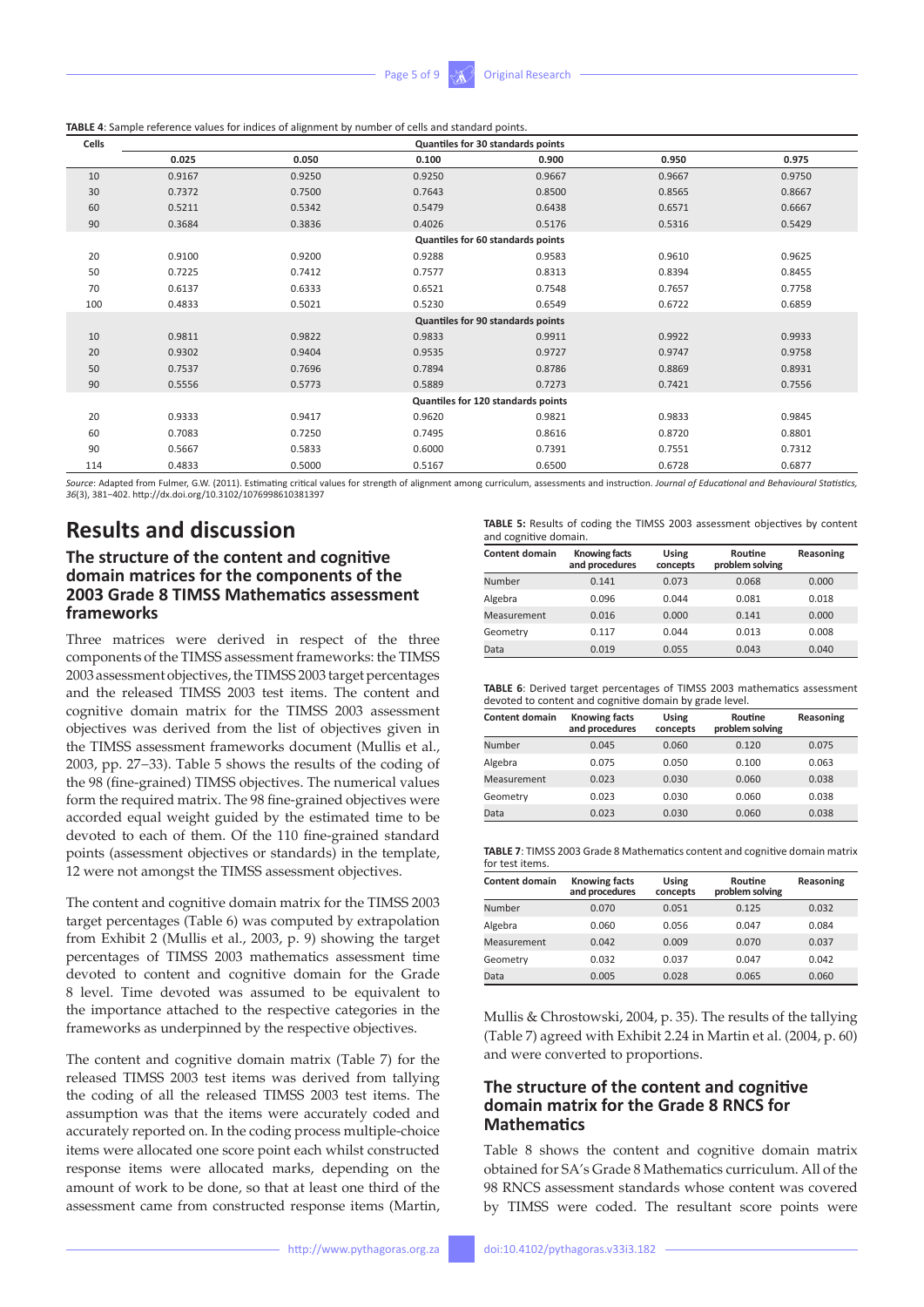totalled for each content and cognitive domain category and converted to the proportions shown.

### **Computed Porter indices of alignment for this study**

Table 9 shows the calculated raw cell-by-cell differences between RNCS assessment standards and TIMSS assessment objectives. These raw differences were converted to absolute differences, from which the Porter index of alignment

was computed using the formula 
$$
1 - \frac{\sum_{k=1}^{K} \sum_{j}^{J} |a_{jk} - b_{jk}|}{2}
$$
. The

computed index was 0.735. The mean-simulated alignment index for a  $5 \times 4$  comparison with 20 cells is 0.9635 (see Table 3). Using a two-tailed test, at the 0.05 alpha level, we looked to the 0.025 and 0.975 quantiles in Table 4. Close to 100 standards points and matrices of 20 squares each were used, so the critical values for 90 standard points are 0.9302 and 0.9758 respectively whilst those for 120 standard points are 0.9333 and 0.9843 respectively. The computed alignment value is well below 0.9302 and 0.9333 in the 0.025 quantiles  $\left(\frac{0.05}{2} = 0.025\right)$ . The alignment was therefore significantly lower than would be expected by chance at the 0.05 level.  $0.05$ 2

Further iterations were conducted to determine the pair-wise alignment amongst the RNCS assessment standards and the three components of the TIMSS 2003 assessment frameworks. The indices obtained are as shown in Table 10. Surprisingly the pair-wise alignment is significantly lower in all instances, without exception, suggesting a low internal consistency even amongst the TIMSS components themselves.

### **The structure of discrepancies between TIMSS 2003 framework components and RNCS assessment standards**

The first structure of discrepancies investigated was between RNCS assessments standards and the TIMSS assessment objectives. Figure 2 shows the structure of (mis)alignment by content and cognitive domain.

From the graph it is evident that the RNCS assessment standards were stronger than TIMSS assessment objectives in all cases where the bars extend upwards above zero but weaker in those cases where the bars extend downwards below zero. Whilst there is a common criticism of teachers concentrating on knowledge of facts and procedures, the tables shows that the RNCS was weaker than TIMSS objectives in this cognitive level in four of the content domains, namely Number, Algebra, Geometry and Data. The RNCS was stronger with respect to routine problem solving in Number and Data but weaker in Measurement and Geometry. A similarly mixed picture emerged in respect of Reasoning.

The second structure to be investigated was between the RNCS objectives and the TIMSS target percentages. Figure 3 summarises the structure. Surprisingly, the RNCS was stronger on knowledge of facts and procedures in

**TABLE 8**: Grade 8 RNCS Mathematics content and cognitive domain matrix.

| Content domain | <b>Knowing facts</b><br>and procedures | Using<br>concepts | Routine<br>problem solving | Reasoning |
|----------------|----------------------------------------|-------------------|----------------------------|-----------|
| Number         | 0.141                                  | 0.073             | 0.068                      | 0.000     |
| Algebra        | 0.096                                  | 0.044             | 0.081                      | 0.018     |
| Measurement    | 0.016                                  | 0.000             | 0.141                      | 0.000     |
| Geometry       | 0.117                                  | 0.044             | 0.013                      | 0.008     |
| Data           | 0.019                                  | 0.055             | 0.043                      | 0.040     |

**TABLE 9**: Raw cell-by-cell differences between the RNCS assessment standards and the TIMSS 2003 assessment objectives.

| <b>Content domain</b> | <b>Knowing facts</b><br>and procedures | Using<br>concepts | Routine<br>problem solving | Reasoning |
|-----------------------|----------------------------------------|-------------------|----------------------------|-----------|
| Number                | $-0.050$                               | $-0.003$          | 0.012                      | 0.002     |
| Algebra               | $-0.077$                               | $-0.002$          | 0.002                      | 0.071     |
| Measurement           | 0.009                                  | 0.012             | $-0.031$                   | 0.000     |
| Geometry              | $-0.049$                               | $-0.008$          | $-0.008$                   | 0.048     |
| Data                  | $-0.012$                               | $-0.047$          | 0.042                      | 0.006     |

| TABLE 10: Porter indices of alignment amongst the TIMSS components and the RNCS. |  |  |
|----------------------------------------------------------------------------------|--|--|
|                                                                                  |  |  |

| No.           | <b>Curriculum Component</b>         |       | 2     | з     | 4     |
|---------------|-------------------------------------|-------|-------|-------|-------|
| 1             | RNCS assessment standards           | 1.000 | 0.751 | 0.758 | 0.698 |
| $\mathcal{P}$ | TIMSS 2003 assessment<br>objectives | 0.751 | 1.000 | 0.647 | 0.647 |
| 3             | TIMSS 2003 test items               | 0.758 | 0.647 | 1.000 | 0.845 |
| 4             | TIMSS 2003 target<br>percentages    | 0.698 | 0.647 | 0.845 | 1.000 |



**FIGURE 2**: Discrepancies between RNCS assessment standards and the 2003 TIMSS assessment objectives.



**FIGURE 3**: Discrepancies between RNCS assessment standards and TIMSS target percentages.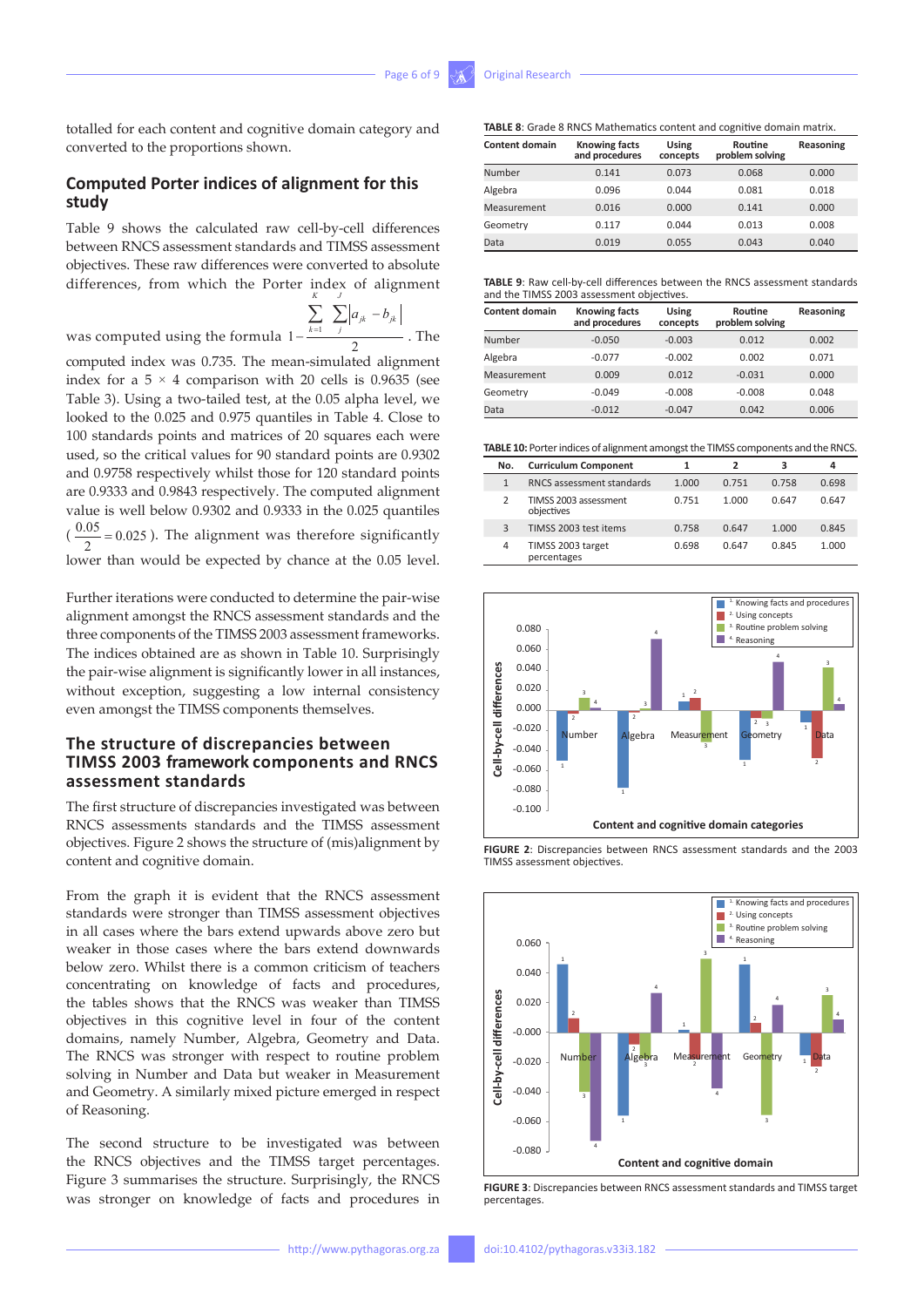Number, Measurement and Geometry but weaker in Algebra and Data. Taken together, these discrepancies were significant.

A third and final structure to be investigated was that between the RNCS and TIMSS test items. Figure 4 summarises the discrepancies. A marked shift in this comparison is that the RNCS was stronger with respect to knowledge of facts and procedures in Number, Geometry and Data. The RNCS was, however, weaker in respect of Reasoning in all content categories. Routine problem solving was almost evenly split,



**FIGURE 4**: Discrepancies between RNCS and assessment standards and TIMSS 2003 test items.



**FIGURE 5:** South African students' performance by content and cognitive

**TABLE 11:** Comparison of RNCS-TIMSS discrepancy with SA performance in TIMSS 2003.

above in Algebra, Measurement and Data, but below in Number and Geometry.

The next logical question is whether there was any relationship between the structure of discrepancies and South African students' performance in TIMSS 2003. Given the discrepancies within the TIMSS components themselves, the ultimate question is whether the discrepancies between the RNCS and the TIMSS 2003 test items had any correlation with student performance as they were partially in force at the time of the 2003 TIMSS assessments.

#### **A comparison of the RNCS-TIMSS test discrepancies with South African students' performance in TIMSS 2003**

Figure 5 was compiled after extracting South African students' performance in each of the released test categories by content and cognitive domain relative to the international average. It is already well known that South African students performed below the international average across the board (e.g. Reddy, 2006).

Beyond that, however, the intention in this study was to additionally investigate if the pattern of discrepancies between RNCS assessment standards and TIMSS assessment objectives was in any way related to South African students' performance (i.e. the achieved TIMSS curriculum).

Table 11 and Figure 6 attempt to answer that question. It is evident that student performance correlated negatively with discrepancies in Number but positively with discrepancies in Algebra, Measurement, Geometry and Data. That is, the narrower (or positive) the discrepancy was, the closer the performance was to the international average in all content domains except Number.

In Number, SA students performed worst in items on Using Concepts even though this was not the weakest cognitive domain representation in the RNCS assessment standards. In Algebra, SA students performed worst in the Knowledge of Facts and Procedures and this was the weakest category. In Measurement they performed the worst in Routine Problem Solving which was the weakest category of RNCS. In Geometry they performed worst in the Routine Problem Solving category which was the second weakest in the RNCS curriculum. In Data Handling they performed worst

| Cognitive domain | Discrepancy                          | Knowledge of facts and<br>procedures | <b>Using concepts</b> | Routine problem solving | Reasoning |
|------------------|--------------------------------------|--------------------------------------|-----------------------|-------------------------|-----------|
| Number           | RNCS-TIMSS discrepancy               | $-0.044$                             | 0.001                 | 0.017                   | 0.003     |
|                  | Deviation from international average | $-22.000$                            | $-27.429$             | $-23.714$               | $-18.667$ |
| Algebra          | RNCS-TIMSS discrepancy               | $-0.076$                             | 0.000                 | 0.007                   | 0.076     |
|                  | Deviation from international average | $-32.000$                            | $-18.833$             | $-29.833$               | $-21.500$ |
| Measurement      | RNCS-TIMSS discrepancy               | 0.010                                | 0.013                 | $-0.025$                | 0.000     |
|                  | Deviation from international average | $-21.286$                            | $-28.500$             | $-28.667$               | $-14.000$ |
| Geometry         | RNCS-TIMSS discrepancy               | $-0.045$                             | $-0.006$              | $-0.008$                | 0.051     |
|                  | Deviation from international average | $-27.250$                            | $-28.000$             | $-28.667$               | $-23.000$ |
| Data             | RNCS-TIMSS discrepancy               | $-0.011$                             | $-0.047$              | 0.048                   | 0.009     |
|                  | Deviation from international average | 0.000                                | $-31.500$             | $-13.250$               | $-24.167$ |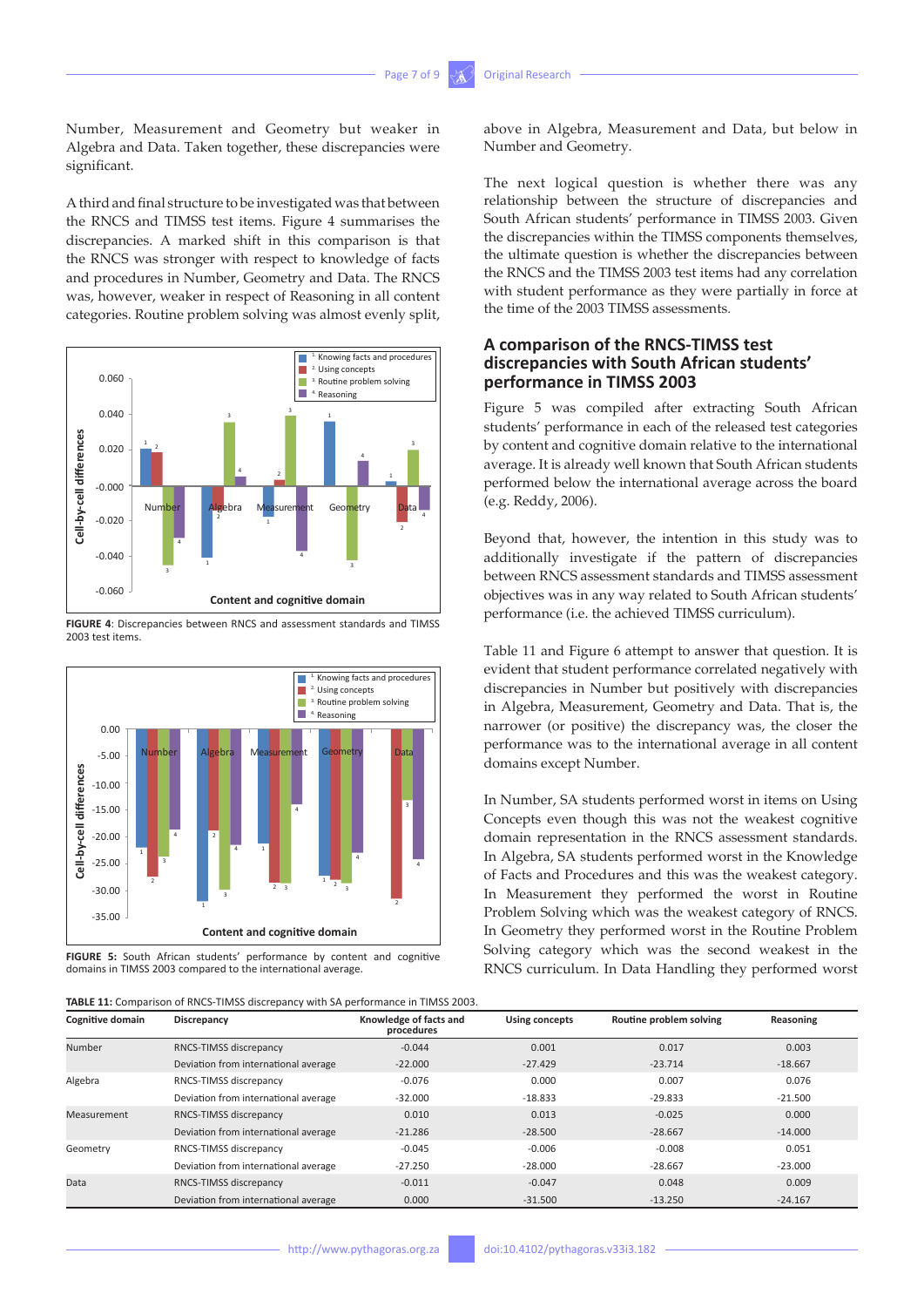

**FIGURE 6:** Comparison of the RNCS-TIMSS discrepancy in assessment objectives and SA students' performance in TIMSS 2003: (a) Number, (b) Algebra, (c) Measurement, (d) Geometry and (e) Data.

in Using Concepts, which was also the weakest point in the RNCS. Overall, SA learners performed worst in Using Concepts, suggesting little conceptual understanding being achieved by the curriculum. Routine Problem Solving was second worst. This pattern has implications for the intended curriculum which determines what curriculum materials should emphasise and ultimately what teachers should teach in the classroom. Brijlall (2008) notes that the lack of problem-solving skills in SA may be a result of the way it has been taught in schools: individual solution by learners, presentation of abstract problems foreign to learners. There is little doubt that the ultimate answer lies in the implemented curriculum but what feeds into the implemented curriculum is the intended curriculum.

# **Conclusions**

The study reported in this article set out to investigate the alignment of South Africa's RNCS for Grade 8 Mathematics with the TIMSS 2003 Grade 8 Mathematics assessment frameworks. From the results we conclude that the computed Porter index of 0.751 suggests that the misalignment was low enough to warrant urgent attention, from curriculum designers, assessment practitioners, educators, teacher educators and policymakers alike, in order to enhance prospects of improved performance in future participations. In particular there is need to pay attention to the observed discrepancies between the content and cognitive domain emphases. The fact that, even where the RNCS curriculum was stronger than TIMSS, performance was still generally poor suggests the likelihood of a gap between the intended curriculum and the implemented curriculum. Such a gap further suggests a possible mismatch in emphasis between the intended curriculum and the curriculum support materials that actualise it. However, this conjecture requires further investigation. The study also points to the likelihood of a consequential gap between the implemented (SA) curriculum and the attained (TIMSS) curriculum reported by Reddy (2006, p. xiv). From a developing country perspective, what is even more disconcerting is that the three components of TIMSS do not appear to be aligned. That the misalignment is statistically significant calls into question the value-neutrality of TIMSS which currently appears to be a constantly shifting target that only well-resourced, developed countries can cope with.

Finally, participation in TIMSS should not be another bureaucratic ritual. Rather, it should rigorously and reflexively inform curriculum reform and innovation. In an increasingly globalised knowledge economy the school system needs to be globally competitive in the gateway fields of mathematics and science education. A simple illustration of the current disconnect is that, despite SA's participation in previous TIMSS studies, the recently published Curriculum and Assessment Policy Statements (CAPS), which are largely a refinement of the RNCS, proclaim to have been influenced by the cognitive domain levels used in TIMSS 1999 (Department of Basic Education, 2011a, p. 55, 2011b, p. 59). This is so in spite of changes in 2003 (when the country participated in TIMSS for the third time) and further changes